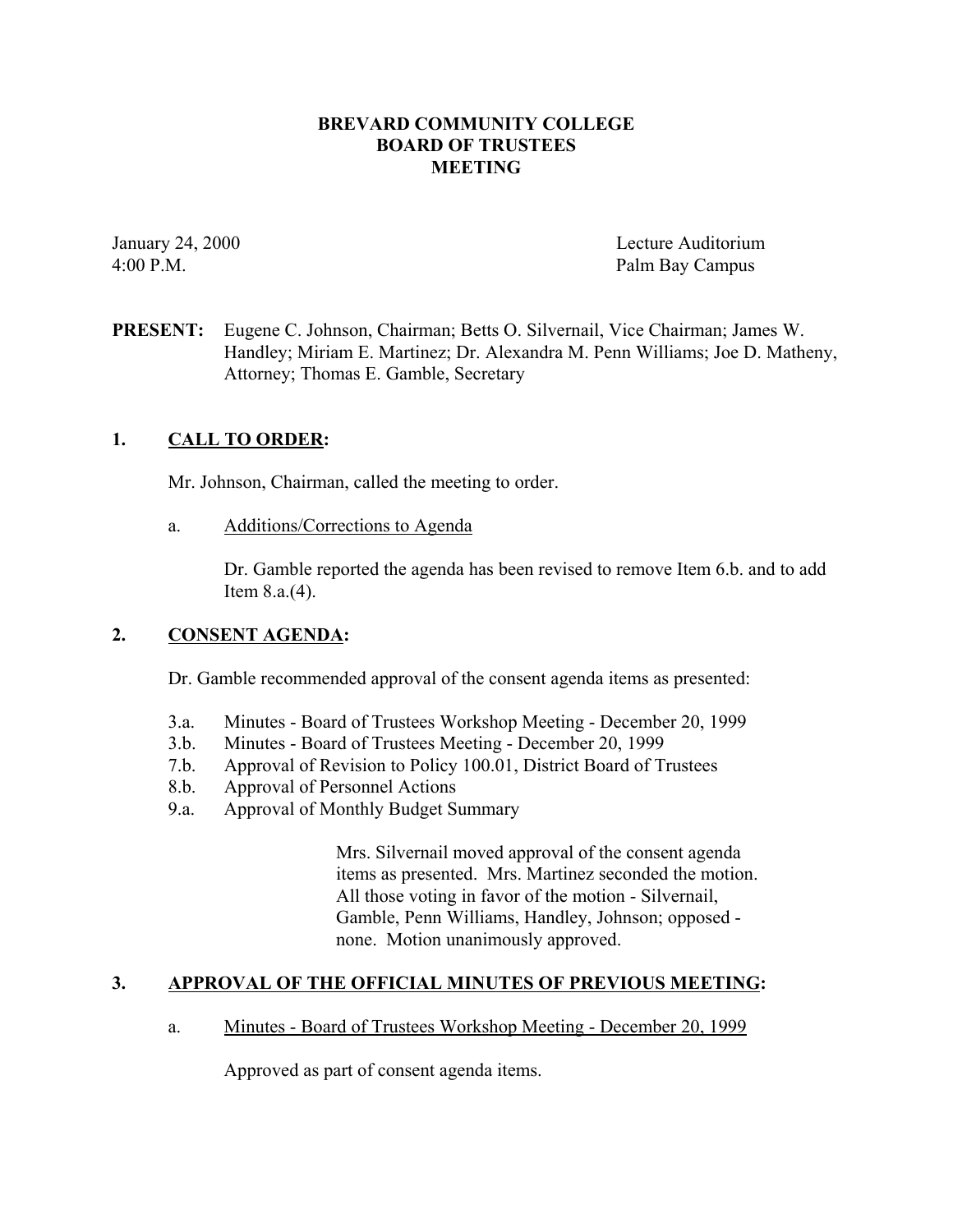Board of Trustees Meeting January 24, 2000 Page -2-

#### b. Minutes - Board of Trustees Meeting - December 20, 1999

Approved as part of consent agenda items.

## **4. COMMUNICATIONS:**

a. Report on "Code Blue" Security System - Dr. Purga

Dr. Bert Purga, Palm Bay Campus President, introduced Ms. Trudy Hull, Coordinator of Security at the Palm Bay Campus, and Mr. Crosby Shutley, Southwestern Communications Integrated Systems. Dr. Purga reported the "Code Blue" security system was recently installed at the Palm Bay Campus with four security towers and one wall-mounted unit which provides immediate communication with the college security personnel. The devices are connected to the security department with wireless technology. Funding for this project came from PECO funds. Dr. Purga explained how the system worked and answered questions from the Board of Trustees members. Dr. Gamble reported the "Code Blue" system is a pilot effort for the college and will be reviewed for use at each of the campuses.

#### **5. CITIZEN'S PRESENTATION:**

#### a. Ms. Robin Boggs

Ms. Boggs, Palm Bay Campus faculty member, and, representing the UFF-BCC, reviewed information on salaries at each of Florida's public community colleges.

#### **6. CONSTRUCTION & DEVELOPMENT:**

### a. Approval of Fair Management Renderings of Improvements to Palm Bay Campus - Dr. Purga (Addendum)

Dr. Purga distributed renderings of the first phase improvements to the Palm Bay Campus by Fair Management, Inc. The first phase development will be the installation of fourteen light posts on Manchester Circle, as well as permanent restrooms. The renderings are being presented to the Board of Trustees for approval. Future plans include a livestock area and a pavilion. He reviewed the areas south of the canal and north of Manchester Circle which will be held for future campus expansion. Dr. Purga introduced Mr. Ernie Cowan, Secretary/Manager of the Brevard County Fair sponsored by Fair Management, Inc., who expanded on the activities conducted as part of the Brevard County Fair.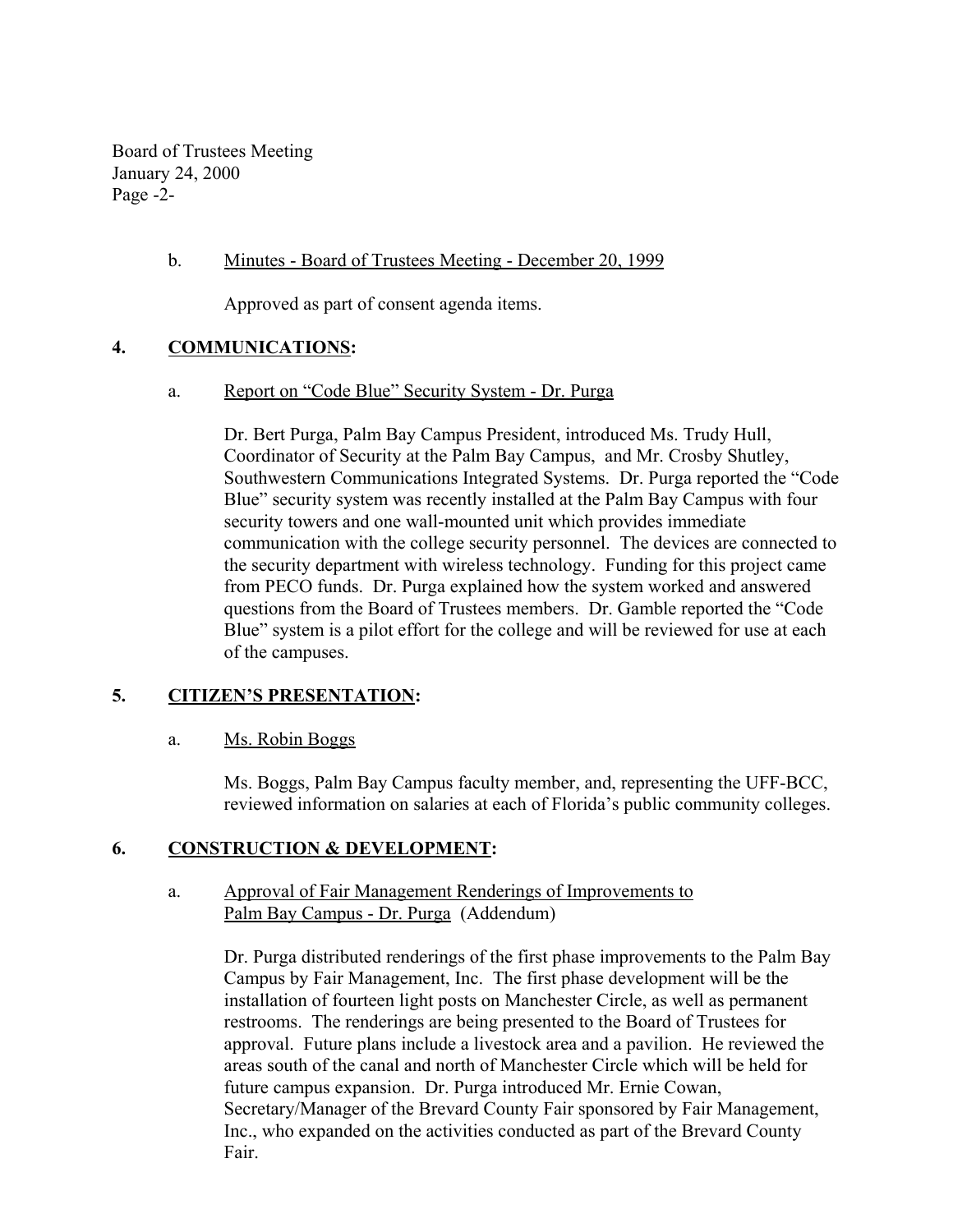Board of Trustees Meeting January 24, 2000 Page -3-

> Dr. Purga reported the college will provide the property for improvements, however, will not be providing funds for the project. The improvements, when completed, will belong to the college. Dr. Gamble recommended approval of the lay out of the specific improvements.

> > Mr. Handley moved approval of the Fair Management, Inc. rendering for improvements to the Palm Bay Campus. Mrs. Silvernail seconded the motion. All those voting in favor of the motion - Handley, Silvernail, Martinez, Penn Williams, Johnson; opposed - none. Motion unanimously approved.

# **7. OLD BUSINESS:**

a. Report on Pending Legal Actions - Mr. Matheny (Addendum)

Mr. Matheny reported the Board has approved negotiating with the County for a Sheriff substation by the fire station at the Palm Bay Campus. Appraisals have been conducted and negotiations are taking place with the County to perhaps trade assistance for improvements to the campus by the county, i.e., paving, driveways, etc. This will be brought back to the Board with a recommendation by the college staff.

(1) DSO - Liability Insurance

Mr. Matheny reported three of the college direct support organizations (DSO's) are negotiating the purchase of liability insurance. The college has been advised by the Risk Management Consortium there is no liability coverage for the DSO's. The college does have directors' and officers' liability coverage for those board members; however, general liability insurance has not been carried. The King Center for the Performing Arts has now purchased general liability insurance. Mr. Little provided a brief report on the insurance status.

b. Approval of Revision to Policy 100.01, District Board of Trustees (Second Reading) - Dr. Gamble (Addendum)

Approved as part of the consent agenda items.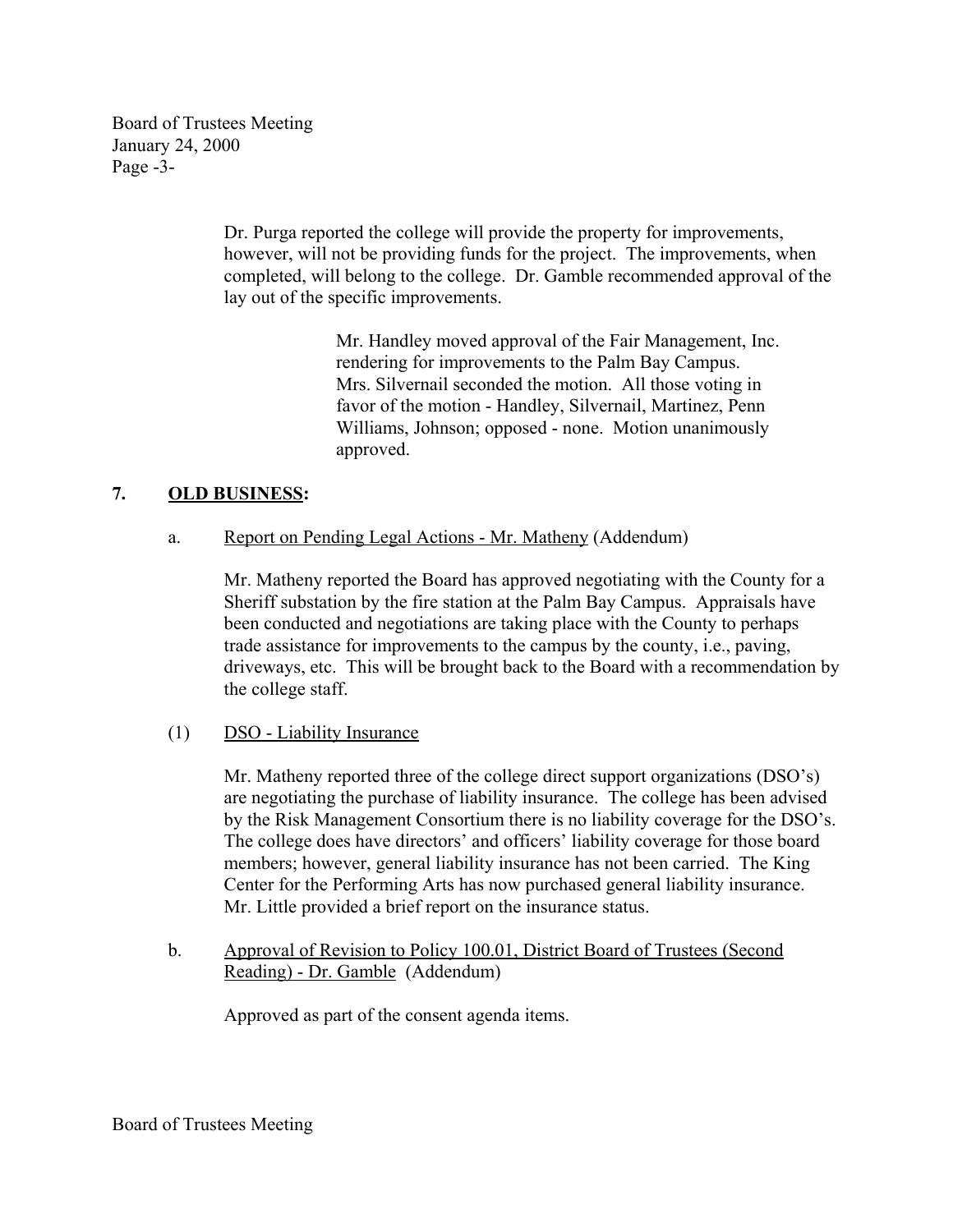January 24, 2000 Page -4-

### **8. NEW BUSINESS**:

a. Purchasing Actions - Mr. Little (Addendum)

Mr. Al Little, Vice President of Business/Finance, reported the Titusville Campus energy system is being upgraded and the three purchasing items for the Titusville Campus is equipment to be utilized for this project. All of the items were bid at the same time and detailed information has been provided to the Board. The recommendation for all three items is the lowest bid meeting specifications.

Dr. Gamble recommended approval of all three purchasing items as presented.

Mrs. Silvernail moved approval of the award of low bid meeting specifications for the three items as presented. Mr. Handley seconded the motion. All those voting in favor of the motion - Silvernail, Handley, Martinez, Penn Williams, Johnson; opposed - none. Motion unanimously approved.

- (1) #99-00-07 Two (2) Gas Fired Hot Water Boilers Titusville Campus
- (2)  $\#99-00-08$  Two (2) Centrifugal Chillers Titusville Campus
- (3) #99-00-09 350 Ton Cooling Tower Titusville Campus
- (4) #99-00-10 Television Transmitter Klystron Replacement Tube WBCC-TV

Mr. Little reported item #99-00-10 is a sole source request for a television transmitter replacement tube in order to keep a spare on hand. There is only one manufacturer for this tube. Mr. Little recommended approval of the sole source purchase of a Klystron television transmitter replacement tube from Richardson Electronics in the amount of \$31,500.00.

> Mrs. Martinez moved approval of the award of the sole source purchase from Richardson Electronics in the amount of \$31,500.00. Dr. Penn Williams seconded the motion. All those voting in favor of the motion - Martinez, Penn Williams, Martinez, Silvernail, Johnson; opposed - none. Motion unanimously approved.

Board of Trustees Meeting January 24, 2000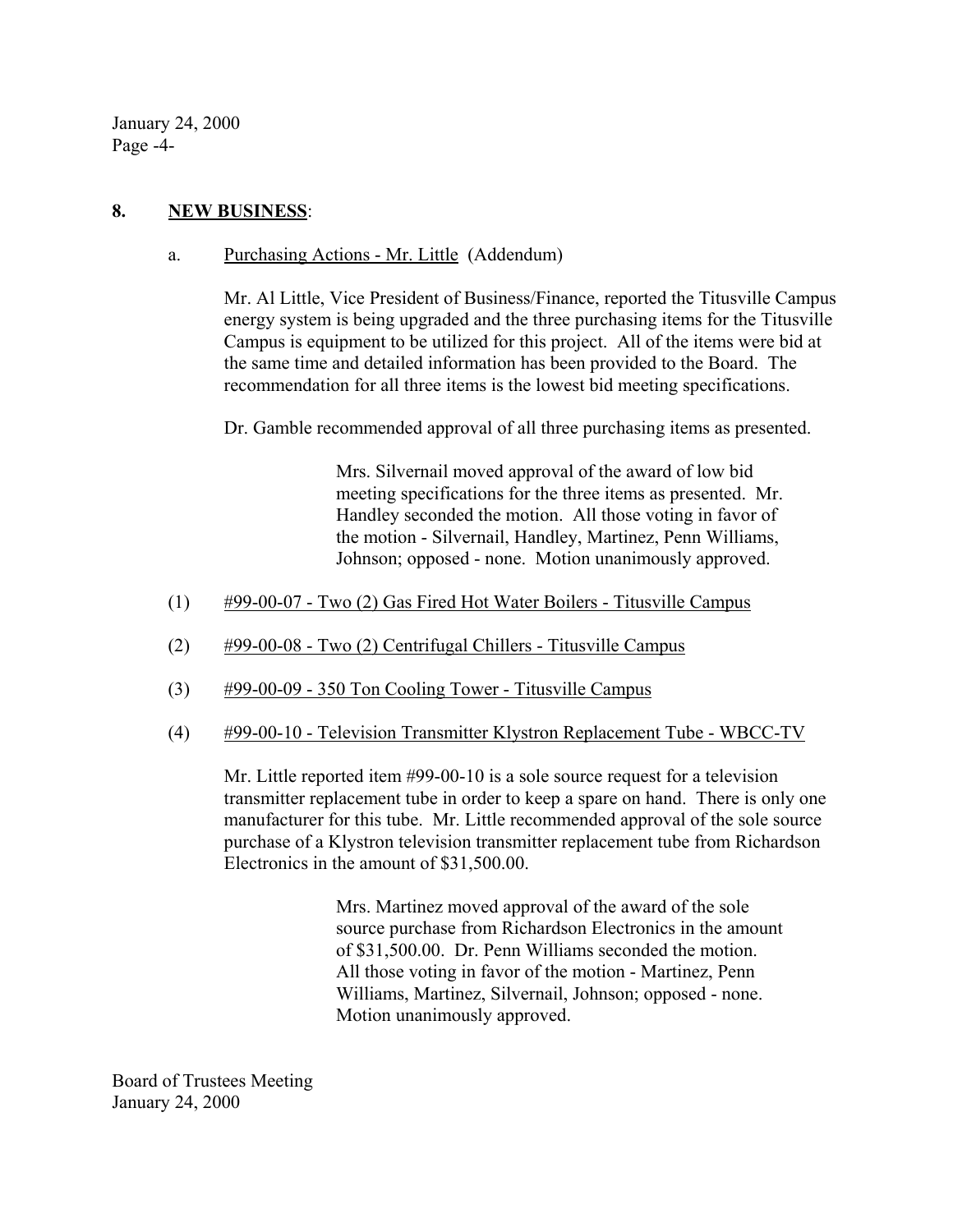Page -5-

## b. Personnel Actions - Mr. Lawton (Addendum)

Approved as part of consent agenda items.

### c. Midwest Research Institute Quarterly Report - Dr. Purga (Addendum)

Dr. Purga reviewed the Midwest Research Institute's quarterly report. The net gain for the first quarter was \$60,522, followed by the second quarter net gain of \$18,846. The college receives 50% which amounts to \$79,368. The profit is distributed at the year end based on the year end total activity of net gain. Dr. Gamble reported this represents more than originally anticipated and the college is very pleased with the revenues and the relationship with Midwest Research Institute (MRI). The college continues to work with MRI on longer range use and possible ownership of the facility.

## **9. FINANCIAL ACTIONS:**

a. Monthly Budget Summary (Addendum)

Approved as part of consent agenda items.

## **10. REPORT OF THE DISTRICT PRESIDENT:**

#### a. Report on Governor's Proposed Budget

Dr. Gamble provided information regarding the Governor's proposed budget for 2000-2001. Mr. Little summarized the budget as it related to the college's needs and requests and the potential impact on the community college system. Mr. Little stated this is the preliminary budget and the House and Senate will also provide budget input and the final outcome will be known at the end of the legislative session. A copy of Mr. Little's summary will be provided to the Board members.

Dr. Gamble explained the change in the Performanced Based Funding from the 15%/85% to 25%/75% which will be difficult for the college to maintain programs needed that do not meet the test of high wage high tech categorization. Dr. Gamble described some of the training needs of the area and felt the college needs to be careful not to get tied up in the high wage high tech category so that other careers not meeting those requirements at the front end are forgotten.

Board of Trustees Meeting January 24, 2000 Page -6-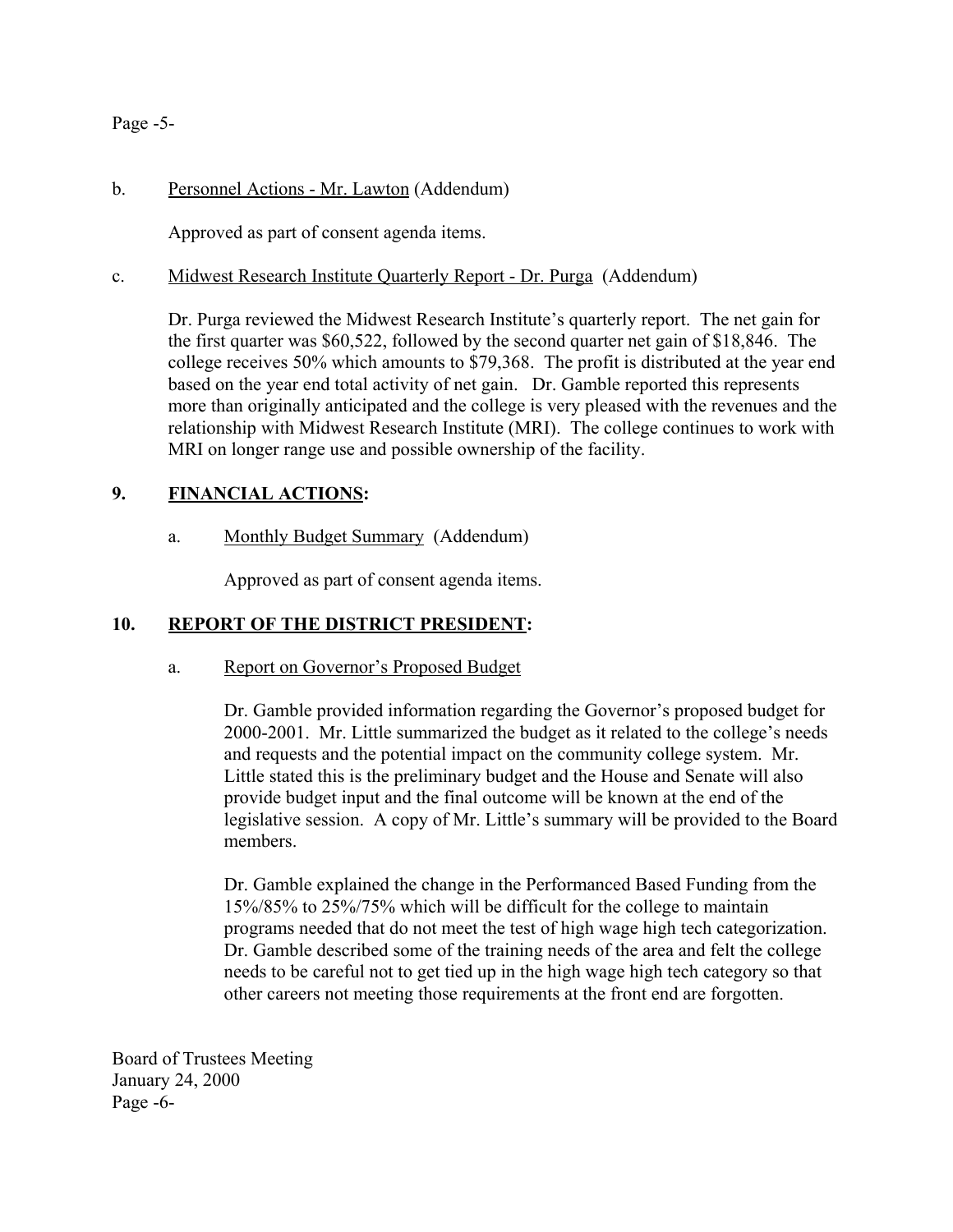### b. Upcoming Functions

Dr. Gamble reviewed the upcoming activities which included the FACC Legislative Workshop and Legislative Days on February  $7 \& 8$ ; the college sponsored Legislative Dinner on February 15; and the college "Winter Social" on February 18. The ACCT/AACC National Legislative Seminar is in Washington, D.C. on February 27-29. A revised Board Workshop schedule has been provided to the Board members.

#### c. The Commissioner's "Blue Ribbon" Governance Committee

Dr. Gamble reported there is a statewide task force to redesign education governance in the State of Florida. The statewide task force is the Governor's "Blue Ribbon" Governance Committee to evaluate a new structure necessitated by the change in the status of the Governor's Cabinet from one that is elected to one that is appointed. There will be a newly appointed State Board of Education and the major debate is whether the Board of Education should be a "super board" over all education in Florida or if there should be a more coordinating model in place and the existing State Boards of Regents and the Community Colleges remain in place with a State Board of Education established specifically for K-12. Dr. Gamble reviewed the materials which were provided to the Board. February 7 the committee will meet for the final time to finalize the report from the Commissioner's "Blue Ribbon" Governance Committee which will then go to the Commissioner of Education and then to the legislature. Dr. Gamble has been participating on both the Council of President's group on governance, as well as the community college system. It is his understanding that the "super board" model is the preferred model of the "Blue Ribbon" committee and has received the blessings of Governor Bush. The Board of Regents and the Board of Community Colleges would be eliminated and would instead create staffs for each entity under the Commissioner of Education and would be managed by the State Board of Education. Dr. Gamble reported the community college system feels that if the "super board" was adopted, there are many positive attributes of the present system that would be lost. In addition, there are many factors of the K-12 system which frankly need the full-time attention of a Board. The local Board of Trustees will not be affected by this action. Dr. Gamble will continue to keep the Board apprized of this situation.

## d. College Catalog

Dr. Gamble reported the draft of the college catalog will be presented to the Board of Trustees in March which will provide for additional participation and input into the redesigning of the catalog. He encouraged input by the Board. Board of Trustees Meeting January 24, 2000 Page -7-